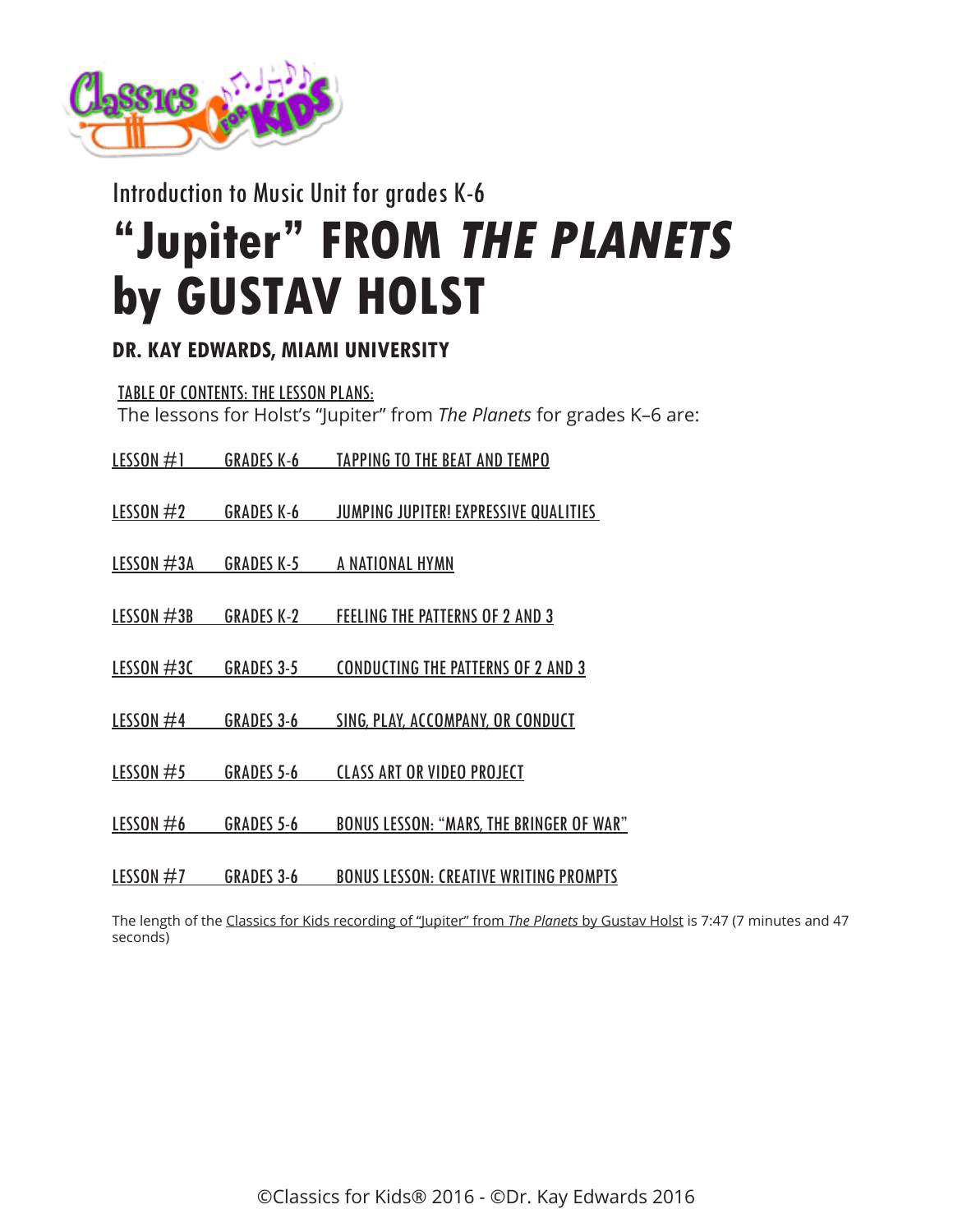

## UNIT LENGTH

There are 9 lessons in this unit for grades K-6. Lesson plans are designed for class periods of approximately 35 minutes for K–2 and 45 minutes for 3–6, although some lessons could comprise several class periods if done completely. Teachers should adapt the lesson plans to fit their school resources, instructional time, and the developmental or individual needs of their students.

# LESSON USE

These 9 lessons are designed for general music teachers to use, however, there are some lessons or segment of lessons that can easily be used by classroom teachers or homeschool teachers with limited music background.

# LESSON PLAN DESIGN AND FORMAT

Each lesson plan has been designed specifically for the grade K-6 age group, with some lesson plans for specific grades within K-6. Music teachers will need to adapt portions of each plan. All of the general types of activities in the plans have been "teacher-tested" (or are in the process of being used) and are detailed and easyto-follow, set up in a format similar to many music series textbooks – similar to a "recipe." Step-by-step, sequenced guidelines are given under the "Sequence" portion of each lesson. Bear in mind that some external website resources may change periodically. Always seek permissions for viewing suggested online videos in accordance with your school's guidelines.

# STUDENT LEARNING: MUSICAL CONCEPTS, SKILLS, AND ATTITUDES

Musical Conceptual Learning (Understandings) and Objectives/Outcomes (that is, Student Learning Objectives or Learning Targets) are indicated on each lesson. Over the 9 lessons, all 6 Concept Areas of Rhythm (Tempo, Meter, and Patterns), Melody, Form, Harmony/Texture, Expression, and Tone Color/Timbre are incorporated. Musical Skills developed over the 9 lessons are Singing, Moving, Listening, Performing, Evaluating, Creating, and Relating music to other subject areas such as history and literature. Music Attitudes and Opinions are developed.

#### **STANDARDS**

The [National Core Arts Standards for Music](http://www.nationalartsstandards.org) are indicated for each lesson. The 9 lessons combined address all 4 of the Artistic Processes (Creating; Performing; Responding; Connecting). [There are more detailed grade-level standards for the Artistic Processes that music teachers can reference on the website of the [National](http://www.nafme.org/my-classroom/standards/)  [Association for Music Education](http://www.nafme.org/my-classroom/standards/), or NAfME]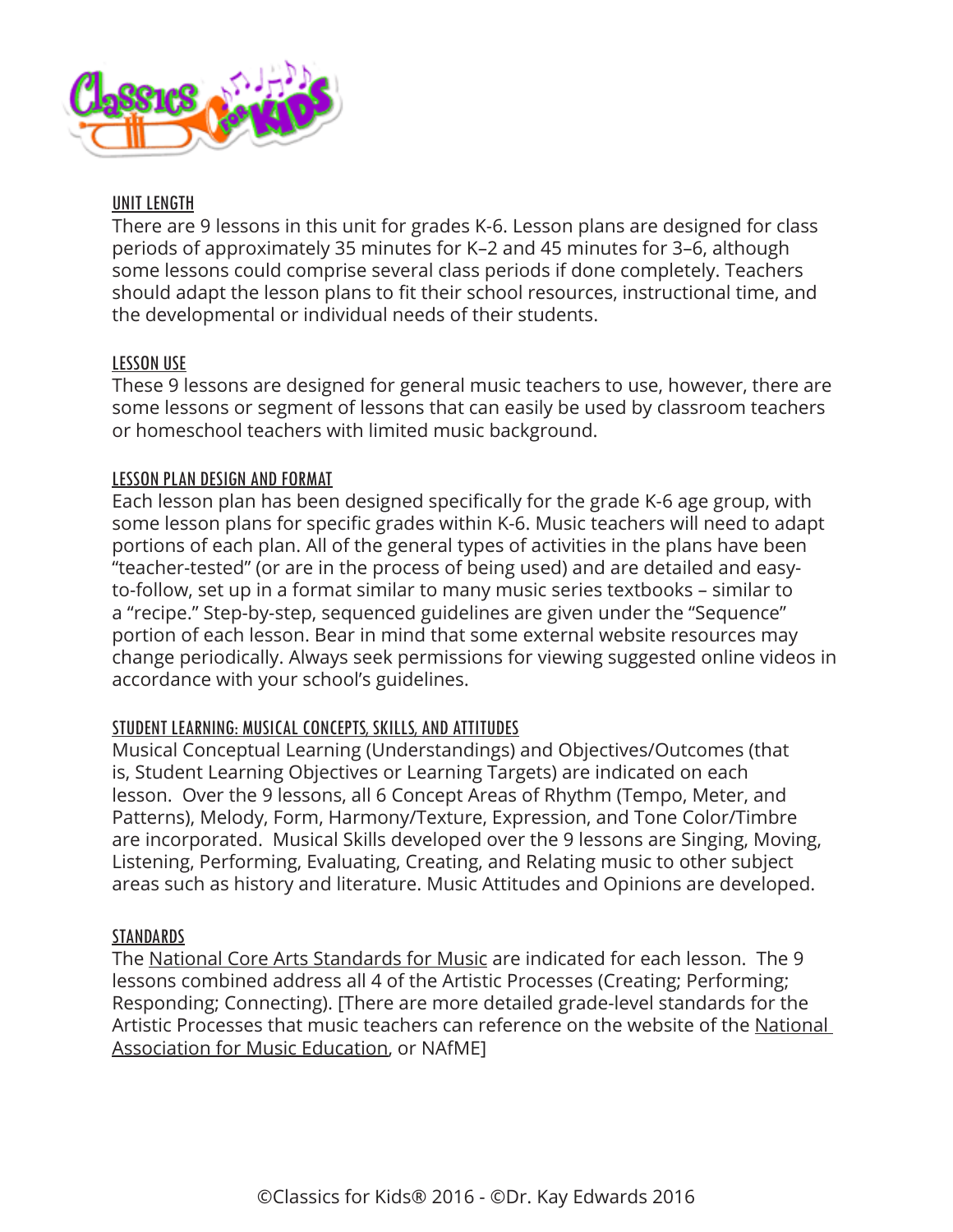

The [Ohio 2012 Standards for Music](http://education.ohio.gov/Topics/Ohios-Learning-Standards/Fine-Arts) (Progress Points) are indicated on each lesson also. The 9 lessons combined address all 6 Progress Points from the 2012 Ohio Standards.

- A. Demonstrate how musical elements communicate meaning and emotion by playing, singing or moving to music.
- B. Recognize the use of music for various purposes by performers and listeners in a variety of cultures.
- C. Create music in simple forms to be performed with dance, drama or in response to a work of visual art.
- D. Individually and collaboratively select ideas and a media form of the day to create musical pieces.
- E. Use digital technology to listen to and study music recognizing instruments, voices, ensembles and musical forms.
- F. Form and express opinions about music they hear in formal and informal live and recorded performances.

Music teachers in other states can easily match their state standards to those in this Unit.

# CRITICAL THINKING

The lessons provide observable, measurable verbs from Bloom's Taxonomy of thinking skills. Teachers can assess these skills in any age–appropriate and practical way to suit their needs, making them more rubric-based or observation-based. There are also formative and summative assessment suggestions at the end of each lesson.

# VOCABULARY

The Vocabulary (Academic Language) is listed for each lesson, musical and nonmusical. It is recommended that the music teacher utilize a Word Wall for music vocabulary as one means of application. WETA's Reading Rockets provides an excellent explanation of a [Word Wall](http://www.readingrockets.org/strategies/word_walls) and its effective usage. There are also opportunities for Discourse (being able to converse, using the Vocabulary, and to share opinions).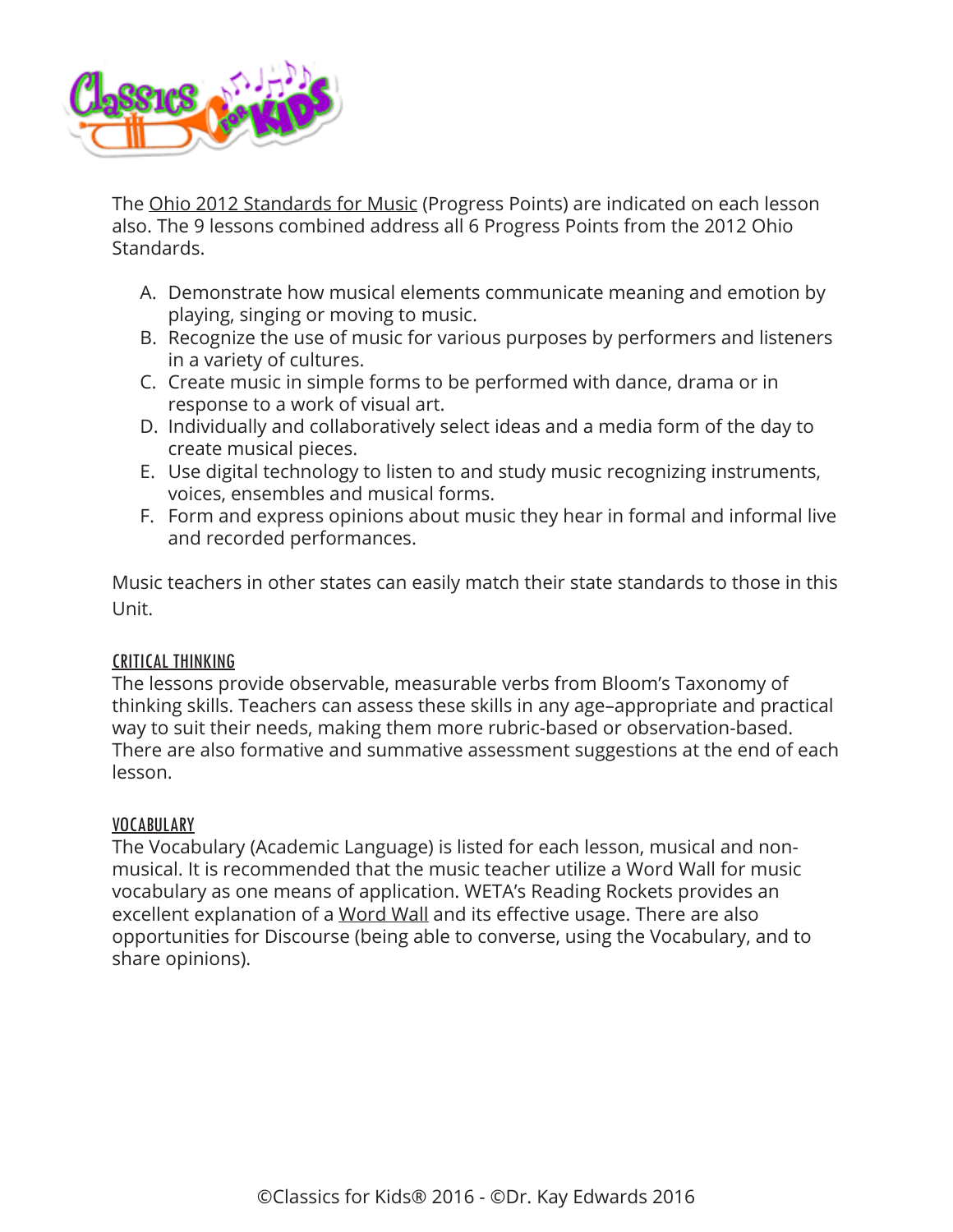

# PRIOR KNOWLEDGE AND EXPERIENCE

In many school music classrooms, students will have experienced playing instruments, reading iconic or symbolic notation, etc. – but perhaps primarily with folk song arrangements, and not usually in conjunction with some repertoire from classical music. Many music teachers across the country already include guided listening experiences in their curricula and many are able to take their students to see a symphony orchestra at some point. Other students do not have these opportunities for a variety of reasons.

Although no specific prior music knowledge on the part of the student is a necessity for these lesson plans, it is certainly helpful for students to have had prior experience moving to different kinds of music with gross and fine motor skills, listening to and moving to recorded music, following icons or pictures of sound, reading rhythm and melody, playing instruments, and singing. Some prior positive experiences with classical music played by an orchestra would be helpful, too, but teachers should keep in mind that not all students will have had opportunities for much in the way of prior life experiences with classical music.

## DIFFERENTIATION

Within lesson plans that are for a span of grade levels, there are guidelines for Differentiation with regard to grade level. There are also Gifted or "Stretch" suggestions in some lessons.

#### MATERIALS AND EQUIPMENT

Each lesson indicates the required materials and equipment. Whenever playing a recording, it is important to have a high-quality sound system and use a highquality recording. The "Hear the Music" link on the Classics for Kids website, or on the Classics for Kids CD, but your playback equipment is equally important. The playback system should be better than that from a typical computer's speakers. Special Note: Any indications for the recording time (minutes:seconds) are based upon the Classics for Kids recording. Using a different recording of "Jupiter" will have different timestamps, depending upon each conductor's interpretation.

#### HYPERLINKS AND SUPPLEMENTARY MATERIALS

The lesson plans include various custom tailored music teacher resources. By clicking on the highlighted, underlined, hyperlink at that point of the lesson plan, you can read the handout with [Adobe Acrobat Reader](https://get.adobe.com/reader/) and print it out for use in your classroom. You may wish to project the image from your computer, make a PowerPoint or SmartBoard slide, or make individual student copies of some visuals.